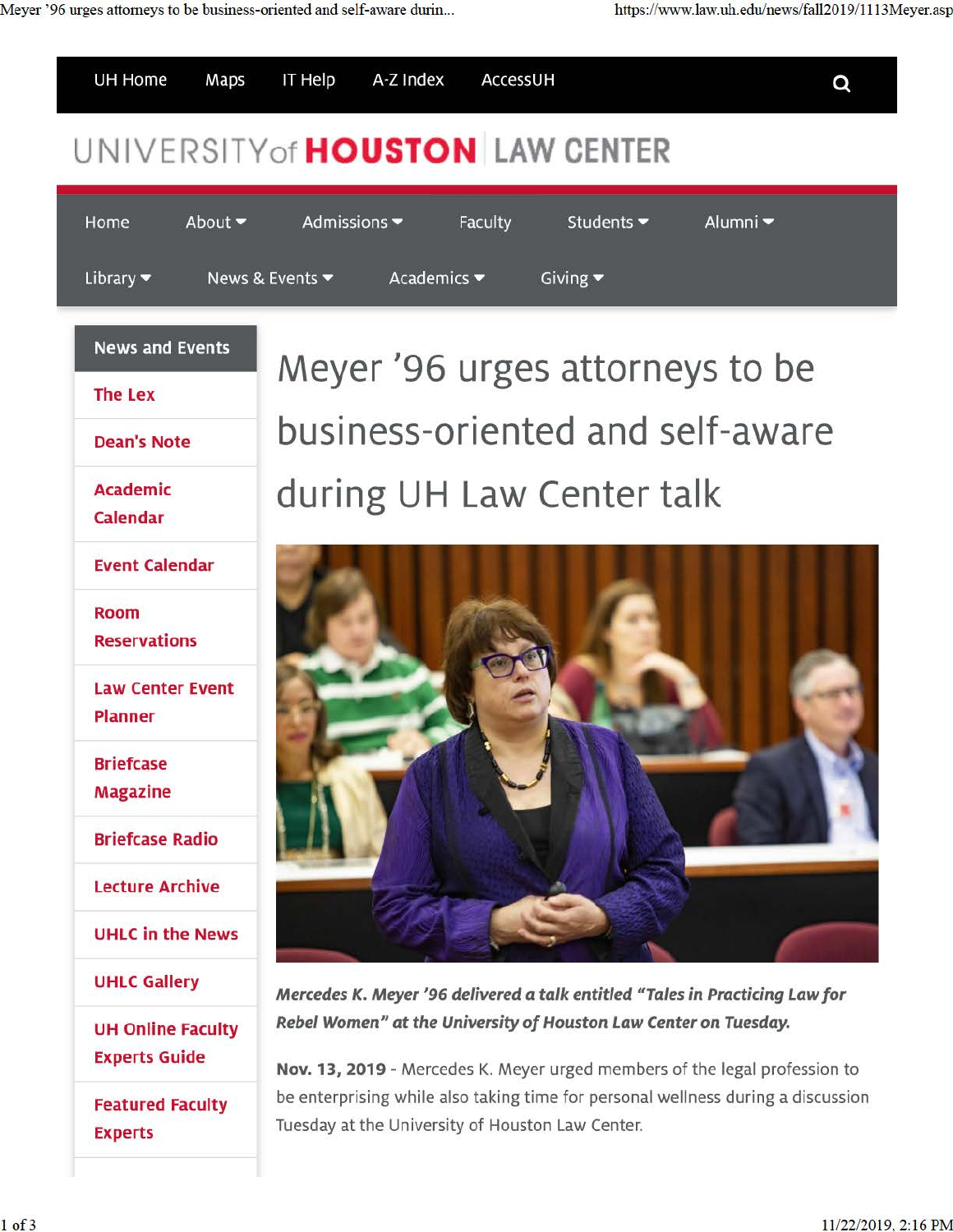| Albertus<br><b>Accolades</b> |
|------------------------------|
| For the Media                |
| Facilities                   |
| <b>Legal Information</b>     |
| <b>Technology (Law</b>       |
| Center)                      |
| Information                  |
| <b>Technology</b>            |
| (Central Campus)             |

Meyer '96 is a partner at Drinker Biddle & Reath and a renowned expert in intellectual property law. Her talk, "Tales in Practicing Law for Rebel Women" was presented by the Law Center's Diversity & Inclusion Committee.

"My best advice is to put together a business plan," Meyer said. "You will be more successful. Things to include in your business plan are who are my current clients and who are my target clients? Which clients will I go after next year? Which clients did I lose this year and why?"

Meyer encouraged attendees to seek out people who can provide honest feedback over the course of one's career.

"Find coaches, mentors, champions and role models," Meyer said. "Role models are somebody you want to be like, champions are people who push you up and you may not even know it. Mentors are somebody who will give you advice, even if you don't want to hear it. You can hire coaches.

"Just because you graduated from law school does not mean learning has stopped."

Meyer highlighted common issues in the legal field such as addiction, and the importance of participating in activities that foster physical and mental health.

"Depression and substance abuse is a really bad problem in our profession," Meyer said. "It's really important to stay centered. Be interesting - don't be somebody who studies all the time and is all about your billable hours.



**Mercedes K. Meyer '96 (center) with University of Houston Law Center administrators and faculty in the Hendricks Heritage Room.** 

"There is a huge amount of benefit from meditation, mindfulness and exercise. Be loving of yourself."

Meyer concluded her talk by saying that by being open-minded and a better listener can help attorneys to arrive at innovative conclusions.

"You cannot be adversarial and defensive in your listening," she said. "You have to be fully open to listen well. If you're only listening to be adversarial, you've already shut yourself down from creative opportunities. It is a legal Achilles heel."